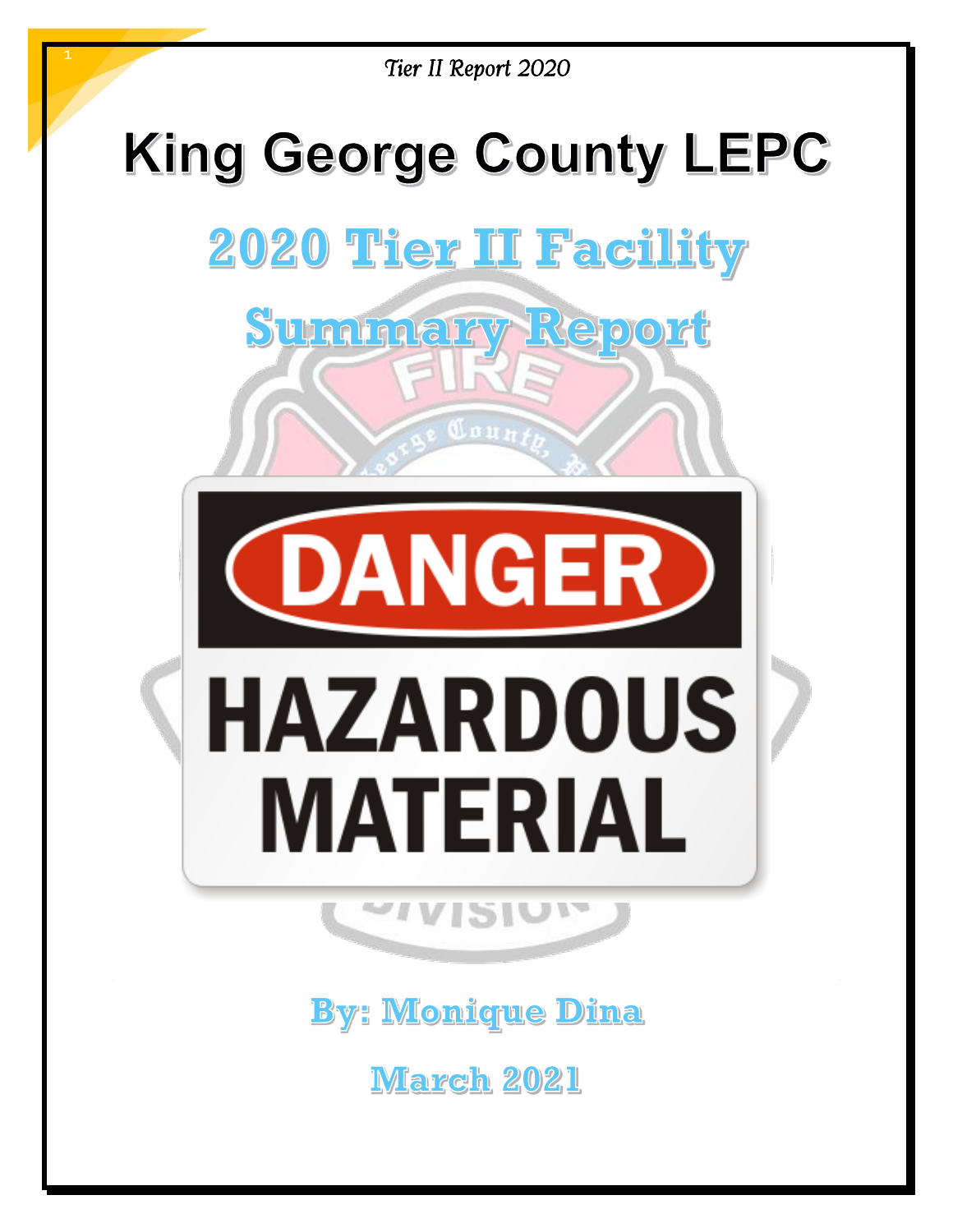# **Emergency Planning and Community Right-to-Know Act** (EPCRA)

The purpose of a Tier II Hazardous Chemical Inventory Report is to provide State and local officials and the public with specific information on hazardous chemicals present a facility during the past year. This information is used by the local Fire Departments for personnel training, hazmat pre-planning and local/regional response to spills and/or releases. The information collected from the Tier II report can help firefighters and hazmat technicians respond to the facility with the correct personal protective gear and spill response equipment, preventing injury or death. Finally, Tier II data can assist in the protection of our local environment, through proper prevention, mitigations, and response to hazardous materials incidents.

**Reporting Thresholds** (Title III of the Superfund Amendments and Reauthorization Act [SARA] of 1986, Section 312, Public Law 99-499, codified at 42 U.S.C Section 11022) [EPA.gov]:

- For Extreme Hazardous Substances (EHSs), either 500 pounds or the Threshold Planning Quantity (TPQ), whichever is lower.
- For gasoline at a retail gas station, the threshold is 75,000 gallons, if the tank(s) was stored entirely underground and was in compliance at all times during the preceding calendar year
- For diesel fuel at a retail gas station, the threshold level is 100,000 gallons, if the tank(s) was stored entirely underground and was in compliance at all times during the preceding calendar year
- For all other hazardous chemicals: 10,000 pounds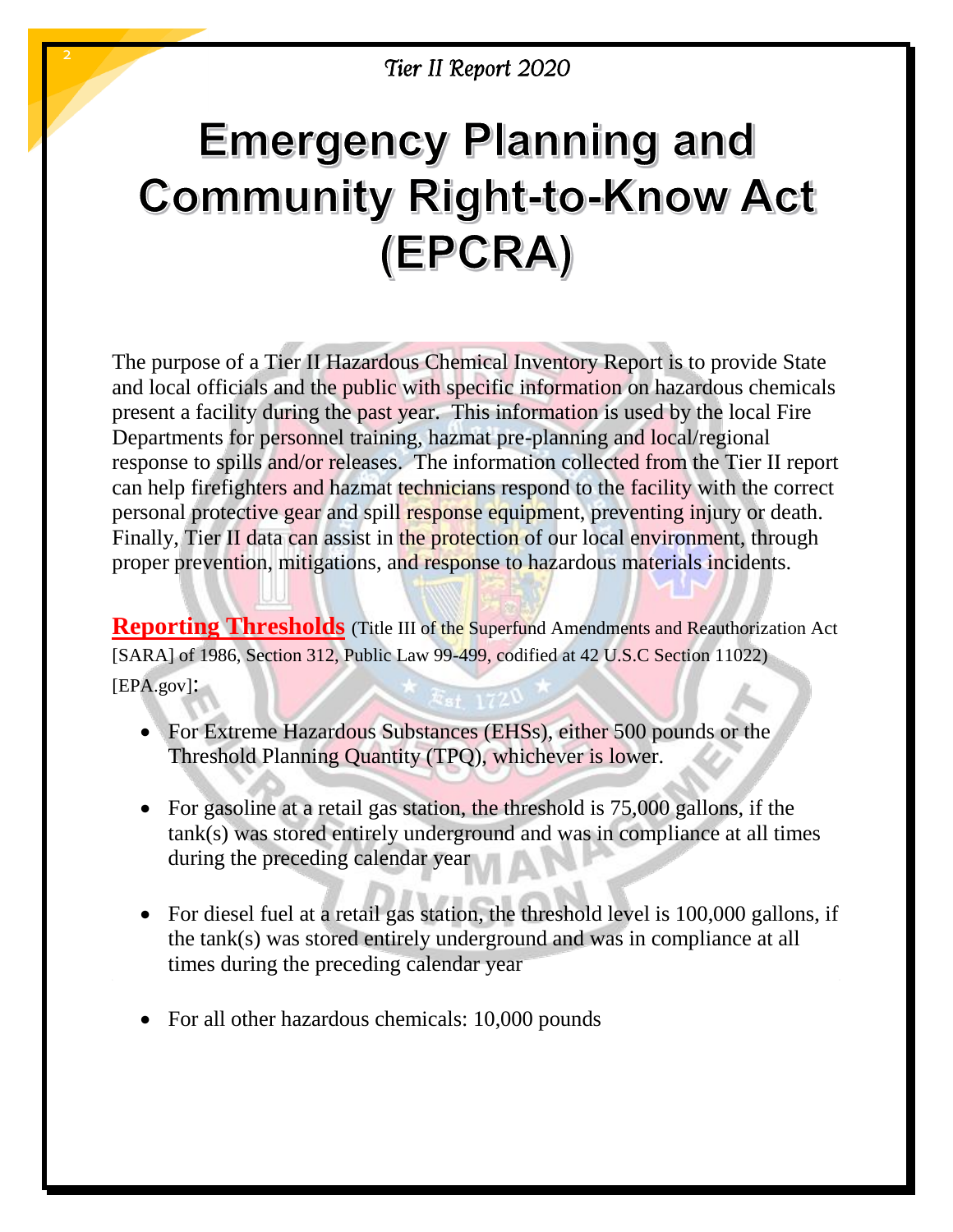### *Tier II Report 2020*

3

### Limited Analysis of Tier II Report-2020

#### *Red indicates changes from last year*

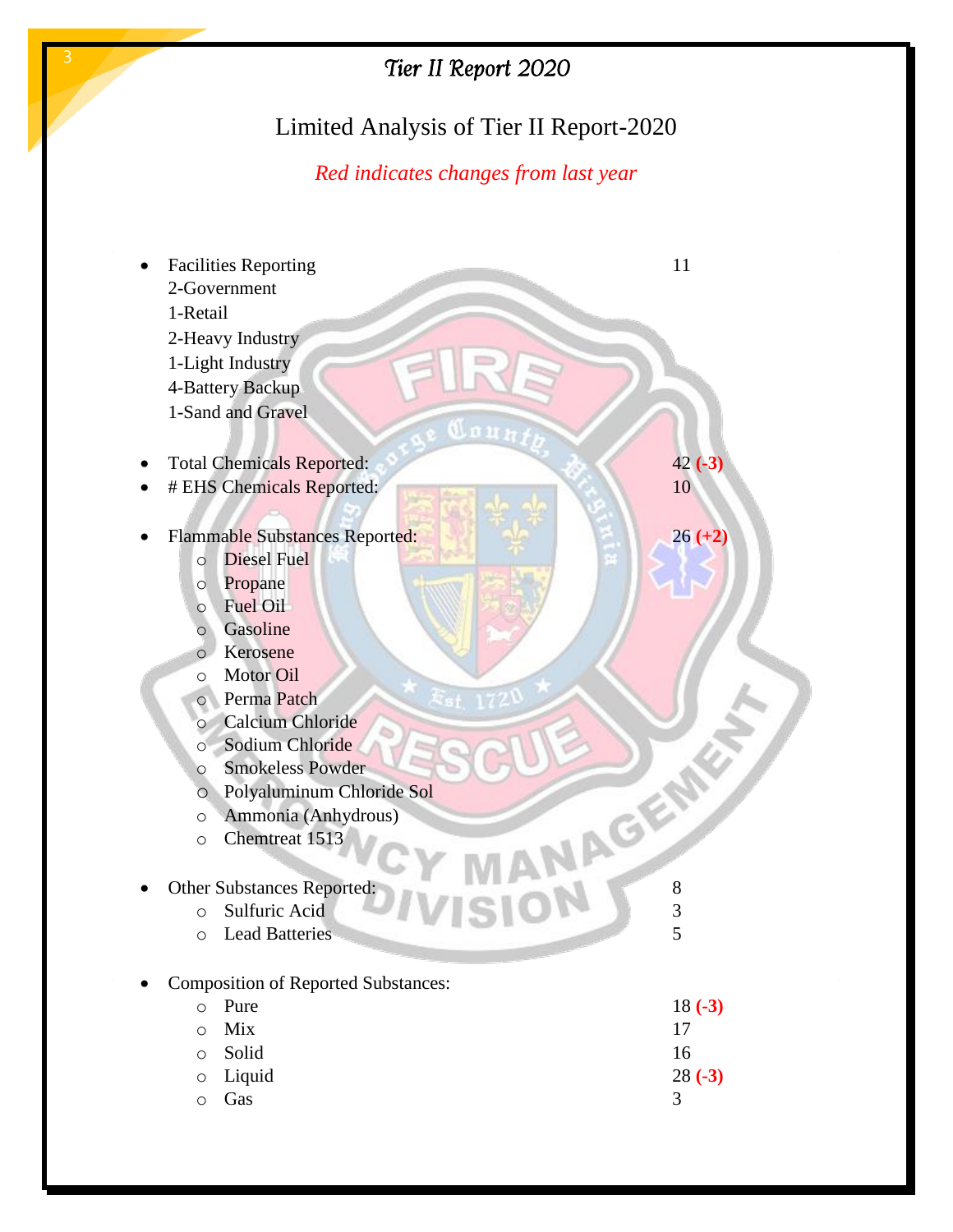|           |                                                                  | Tier II Report 2020                                                                                                           |                                                           |
|-----------|------------------------------------------------------------------|-------------------------------------------------------------------------------------------------------------------------------|-----------------------------------------------------------|
| $\bullet$ | $\Omega$<br>$\Omega$<br>$\circ$<br>$\circ$<br>$\circ$<br>$\circ$ | Physical & Health Hazards Involved:<br>Fire<br>Release<br>Reactivity<br>Immediate (Acute)<br>Delated (Chronic)<br>Respiratory | $26 (+2)$<br>5<br>16<br>$36(-5)$<br>$23(-12)$<br>$33(-2)$ |
| $\bullet$ | $\Omega$<br>$\circ$<br>$\circ$<br>$\circ$                        | <b>Storage Containers Used:</b><br>Above Ground<br><b>Below Ground</b><br><b>Batteries</b><br>Other                           | $32(-12)$<br>6<br>$8(-2)$<br>$24(-8)$                     |

- EHS Reports Involving Sulfuric Acid 7
	- o Sulfuric Acid in Batteries @ Birchwood (8%)
	- o Sulfuric Acid in Batteries @ Birchwood (93%)
	- o Sulfuric Acid in Batteries @ Level 3
	- o Sulfuric Acid in Battery (UPS) @ Naval Station Dahlgren
	- o Sulfuric Acid in Batteries @ Verizon Naval base (7.33%)
	- o Sulfuric Acid in Batteries @ Verizon Potomac Dr. (6.14%)
	- o Sulfuric Acid in Batteries @ Verizon Kings Highway (8.93%)
- - o Anhydrous Ammonia (99.95%) @ Birchwood
	- o Cyclohexylamine (30%) @ Birchwood
	- o Nitric Acid (70%) @ Birchwood

#### **Changes:**

4

- WM Landfill is no longer stocks Sodium Hydroxide Sol.
- EHS Chemicals Reported with no Sulfuric Acid<br>
o Anhydrous Ammonia (99.95%) @ Birchwood<br>
o Cyclohexylamine (30%) @ Birchwood<br>
o Nitric Acid (70%) @ Birchwood<br> **1988:**<br>
WM Landfill is no longer Rappahannock Farms Sand and Gravel removed Gasoline and Motor Oil chemicals from their report since both volumes fall beneath the reporting threshold; Gasoline – 1,000 gallons and 500-gallons of Motor Oil.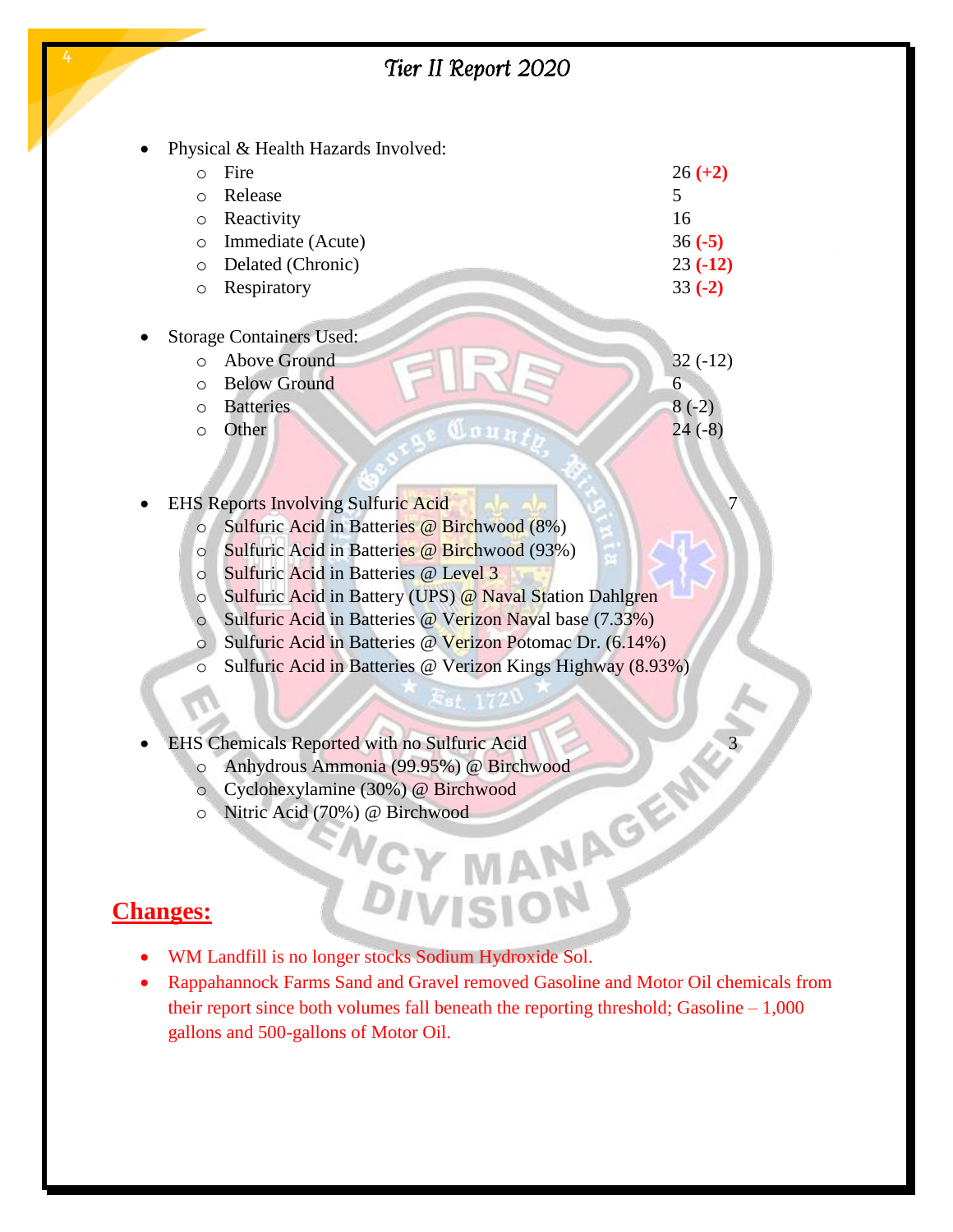## **Notes**:

\*All data is compiled as per Tier II Emergency & Hazardous Chemical Inventory Report provided from each reporting facilities.

\*\* All of the changes that were collected from the reporting facilities are indicated in the Tier II Summary Report 2018 excel sheet in RED font.



5